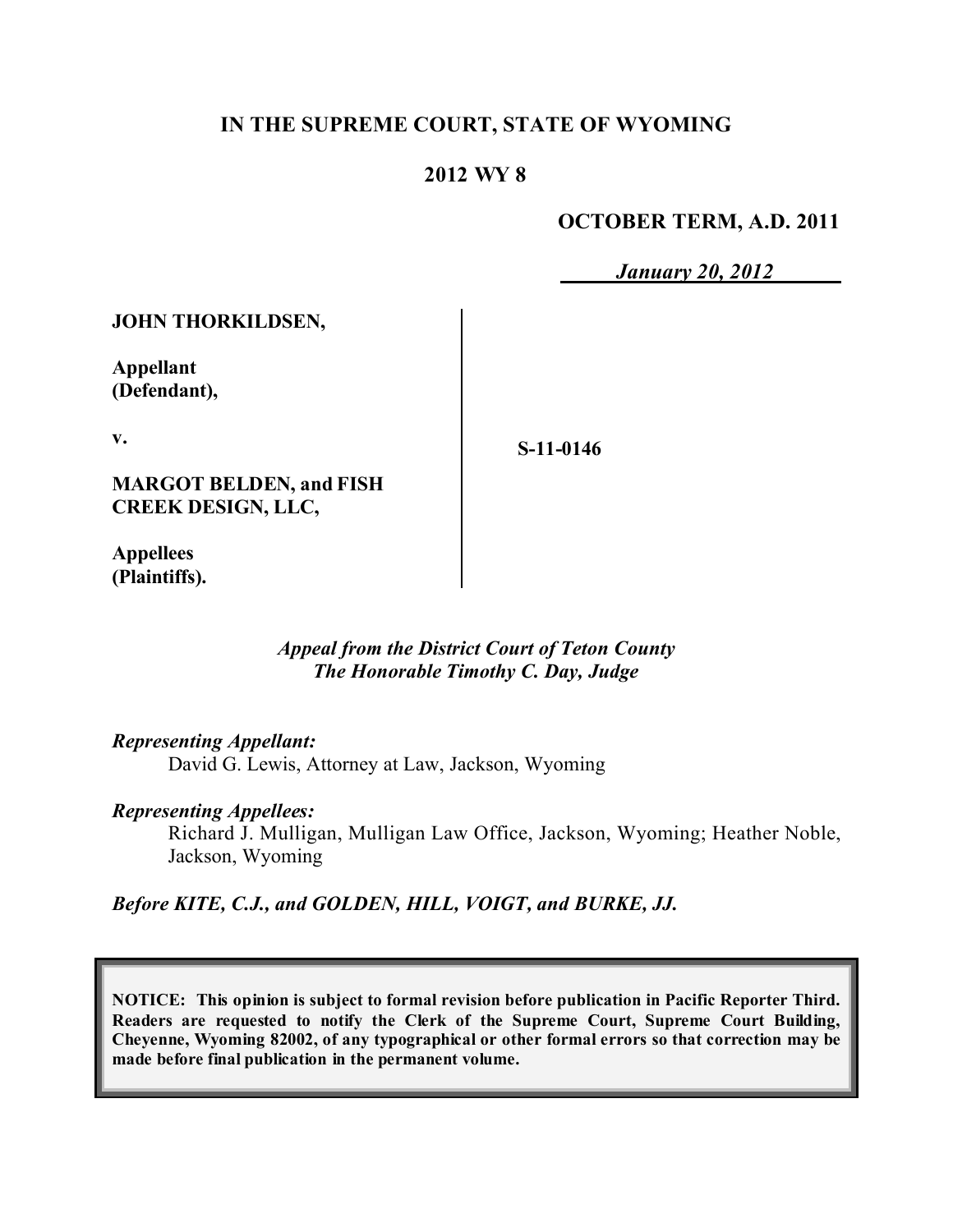**GOLDEN**, Justice.

[¶1] In the fourth appeal of this matter, this Court took it upon itself to end this litigation, and in a specific remand, we directed the district court to enter an order awarding John Thorkildsen (Thorkildsen) attorney fees in the amount of \$77,475.00. Now, in the fifth appeal of this matter, Thorkildsen challenges the district court's entry of the order we directed, claiming he is entitled to prejudgment interest on the fee award. We affirm the district court's Order Awarding Attorney's Fees.

#### **ISSUES**

[¶2] Thorkildsen presents the following issues on appeal:

1. Did the District Court erroneously decide that the Defendant Thorkildsen was not entitled to have prejudgment interest assessed on the attorney fees awarded him by the Wyoming Supreme Court in its decision *Thorkildsen v. Belden*, *et al.,* 2011 WY 26, ¶ 27, 247 P.3d 60, 67 (Wyo. 2011)?

2. Whether the District Court correctly interpreted the decision in *Thorkildsen v. Belden*, *et al.,* 2011 WY 26, ¶ 27, 247 P.3d 60, 67 (Wyo. 2011) to foreclose the defendant from seeking an award of prejudgment interest in any event.

#### **FACTS**

[¶3] This case began in 2004, when Margot Belden and Fish Creek Designs, LLC (Fish Creek) filed suit against Thorkildsen claiming a breach of the LLC agreement and that Thorkildsen and his wife owed Fish Creek for payments it made on a loan. After a bench trial, the district court ruled in favor of the Thorkildsens. Belden and Fish Creek appealed, and this Court ruled that the district court erred when it did not consider parol evidence of a separate agreement regarding the loan repayment. *Belden v. Thorkildsen*, 2007 WY 68, 156 P.3d 320 (Wyo. 2007) (*Belden I*). On remand, after consideration of the additional evidence, the district court again ruled in favor of Thorkildsen. It also ruled that Thorkildsen was entitled to reimbursement of costs and expenses incurred as a result of defending against the complaint. Belden and Fish Creek again appealed, and this Court affirmed. *Belden v. Thorkildsen*, 2008 WY 145, 197 P.3d 148 (Wyo. 2008) (*Belden II*).

[¶4] In January of 2009, Thorkildsen filed a motion seeking \$79,545.09 in attorney fees and costs. The district court awarded costs of \$2,070.90, but it did not rule on attorney fees. Thorkildsen appealed, and this Court affirmed the award of costs and remanded the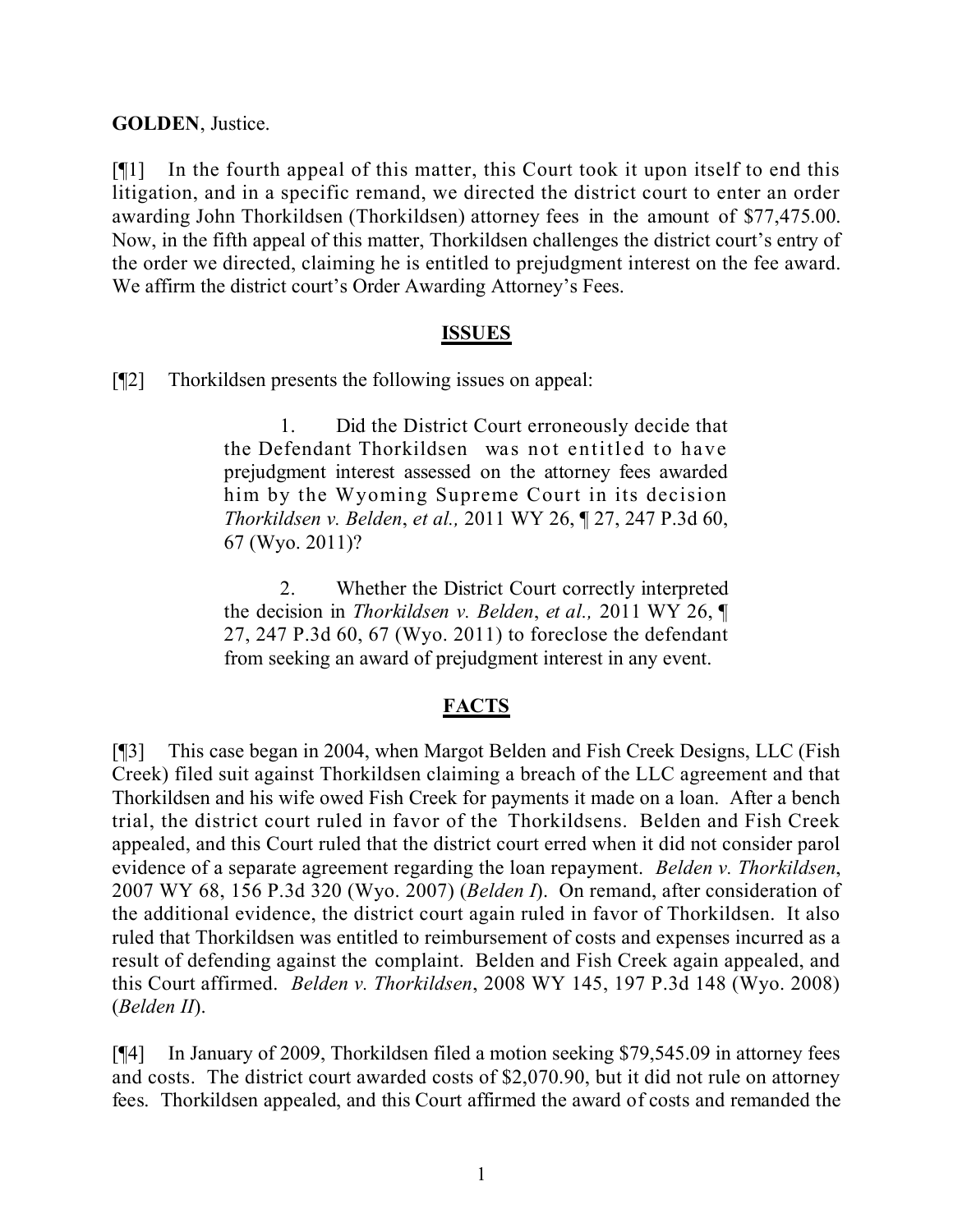matter to the district court for findings of fact and conclusions of law on the claim for attorney fees. *Thorkildsen v. Belden*, 2010 WY 17, 223 P.3d 1291 (Wyo. 2010) (*Thorkildsen I*).

[¶5] On remand, the district court denied the attorney fees motion on the ground that Thorkildsen failed to segregate his fees. Thorkildsen appealed again, and this Court held that the district court erred in requiring the fee segregation. *Thorkildsen v. Belden*, 2011 WY 26, 247 P.3d 60 (Wyo. 2011) (*Thorkildsen II*). We also decided, given the protracted litigation in this case, that we would not remand for fact findings. Instead, this Court, noting that "it is time for this matter to come to an end," took the unusual step of making a factual determination that the attorney fees Thorkildsen requested were reasonable. *Id.*, ¶¶ 23-25, 247 P.3d at 66. We then ordered:

> We reverse and remand this matter to the district court for entry of an order awarding Mr. Thorkildsen attorney fees in the amount of \$77,475.00 as requested in his January 2009 motion.

*Id.*, ¶ 27, 247 P.3d at 67.

[¶6] On remand, Thorkildsen modified his attorney fee motion to also request a sevenpercent prejudgment interest on the fee award. The district court, this time with a new judge presiding, entered an order awarding the directed \$77,475.00 in attorney fees and denying the requested prejudgment interest. In so ordering, the district court stated that Thorkildsen "seeks to amend the award by claiming an additional seven per cent prejudgment interest on the attorney's fees. The Court finds that this addition would be inconsistent with the Supreme Court's mandate."

#### **STANDARD OF REVIEW**

[¶7] Unless otherwise specified by statute, the decision whether to award prejudgment interest on a judgment or award is a question of law that we review *de novo*. *Stewart Title Guaranty Co. v. Tilden*, 2008 WY 46, ¶ 21, 181 P.3d 94, 102 (Wyo. 2008); *Rissler & McMurry Co. v. Atlantic Richfield Co.*, 559 P.2d 25, 34 (Wyo. 1977).

## **DISCUSSION**

## **Prejudgment Interest**

[¶8] Prejudgment interest is an accepted form of relief where a claim is "liquidated." *Pennant Service Co., Inc. v. True Oil Co., LLC*, 2011 WY 40, ¶ 36, 249 P.3d 698, 711 (Wyo. 2011). A liquidated claim is one that is readily computable by basic mathematical calculation. *Id.*; *Stewart Title*, ¶ 26, 181 P.3d at 103.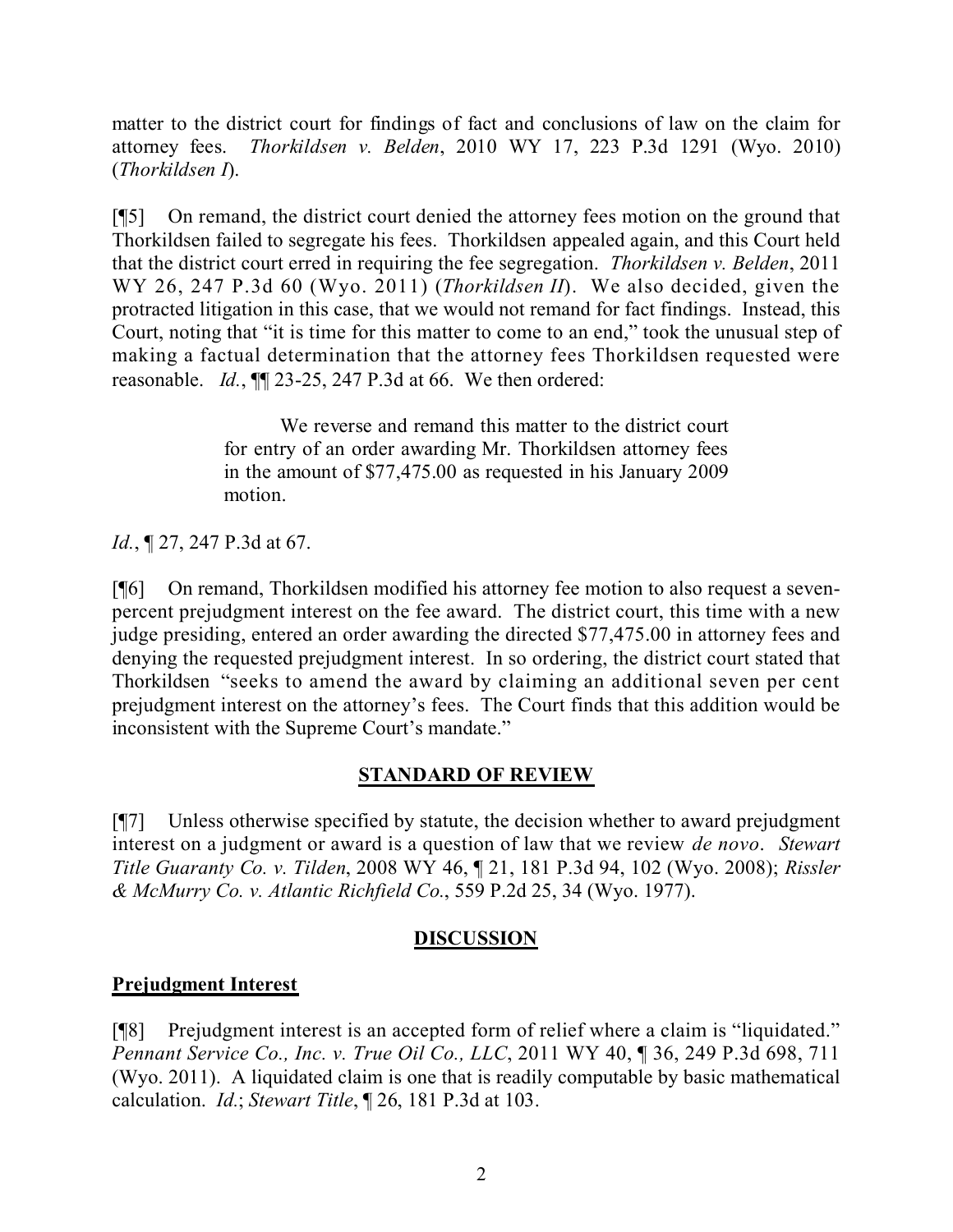Prejudgment interest is allowed on the theory that an injured party should be fully compensated for his or her loss. It is the compensation allowed by law as additional damages for lost use of money due as damages during the lapse of time between the accrual of the claim and the date of judgment. It is appropriate when the underlying recovery is compensatory in nature and when the amount at issue is easily ascertainable and one upon which interest can be easily computed.

*Pennant*, ¶ 36, 249 P.3d at 711 (quoting *Stewart Title*, ¶ 28, 181 P.3d at 103-04). "An unliquidated claim can be converted into a liquidated claim if the amount claimed can be determined, *inter alia,* 'without reliance on opinion or discretion.'" *Cargill, Inc. v. Mountain Cement Co.*, 891 P.2d 57, 66 (Wyo. 1995) (quoting *Rissler & McMurry*, 559 P.2d at 33).

[¶9] Thorkildsen contends that his attorney fees claim is a liquidated claim. He points to the three affidavits attached to his attorney fees motion, describing the legal services provided by his attorney and the amounts billed for those services, and argues that from those affidavits, the amount claimed can be calculated as a sum certain. We reject this argument because it fails to consider the analysis and discretion a court brings to an award of attorney fees.

[¶10] Wyoming generally subscribes to the American rule regarding the recovery of attorney fees, under which rule each party pays his or her own fees. A prevailing party may, however, be reimbursed for attorney fees when provided for by contract or statute. *Weiss v. Weiss*, 2009 WY 124, ¶ 8, 217 P.3d 408, 410 (Wyo. 2009); *Forshee v. Delaney*, 2005 WY 103, ¶ 7, 118 P.3d 445, 448 (Wyo. 2005). In determining the reasonableness of the fees requested, a trial court must follow the federal lodestar test, which requires a determination of "(1) whether the fee charged represents the product of reasonable hours times a reasonable rate; and (2) whether other factors of discretionary application should be considered to adjust the fee either upward or downward." *Weiss*, ¶ 8, 217 P.3d at 410- 411 (quoting *Forshee*, ¶ 7, 118 P.3d at 448). Additionally, even if fees are provided by a valid contractual provision, "a trial court has the discretion to exercise its equitable control to allow only such sum as is reasonable or the court may properly disallow attorney's fees altogether on the basis that such recovery would be inequitable." *Dewey v. Wentland*, 2002 WY 2, ¶ 50, 38 P.3d 402, 420 (Wyo. 2002).

[¶11] As our decisions illustrate, under Wyoming law, an award of attorney fees is generally not the result of a mathematical computation. The fees described by affidavit are merely the starting point of the analysis, and it is through a court's exercise of discretion that it determines what portion of the amount requested is reasonable and equitable under the particular circumstances of a given case. The analysis this Court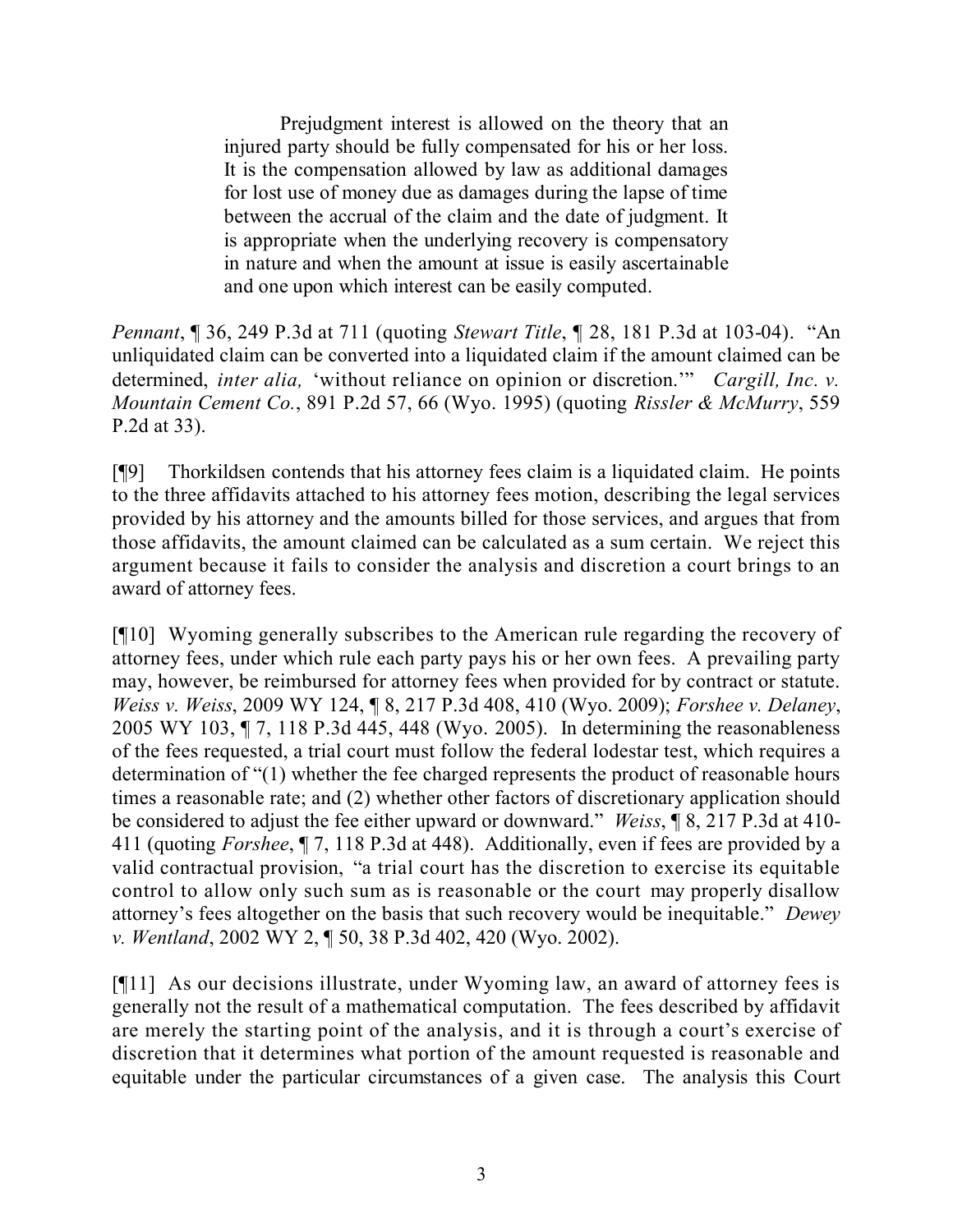itself undertook in determining the fees that should be awarded Thorkildsen illustrates the discretionary nature of the determination:

> Ordinarily, a determination by this Court that a party is entitled to attorney fees in accordance with the terms of a written agreement would require remand to the district court for determination of the fee amount. This, however, is not an ordinary case. What began in 2004 with the filing of Ms. Belden's and the LLC's complaint evolved into an unnecessarily complicated and protracted legal battle. We are disinclined to send this back yet again for the district court to resolve. Compare *Lieberman v. Mossbrook*, [2009 WY 65,] ¶ 48, 208 P.3d 1296, 1310 (Wyo. 2009), in which this Court declined to remand for determination of damages after reversing the district court's judgment on liability.

> The factors to be considered in awarding fees are set forth in Wyo. Stat. Ann.  $\S 1-14-126(b)$  (LexisNexis 2009):

> (b) In civil actions for which an award of attorney's fees is authorized, the court in its discretion may award reasonable attorney's fees to the prevailing party without requiring expert testimony. In exercising its discretion the court may consider the following factors:

> (i) The time and labor required, the novelty and difficulty of the questions involved, and the skill requisite to perform the legal service properly;

> (ii) The likelihood that the acceptance of the particular employment precluded other employment by the lawyer;

> (iii) The fee customarily charged in the locality for similar legal services;

> > (iv) The amount involved and the results obtained;

(v) The time limitations imposed by the client or by the circumstances;

(vi) The nature and length of the professional relationship with the client;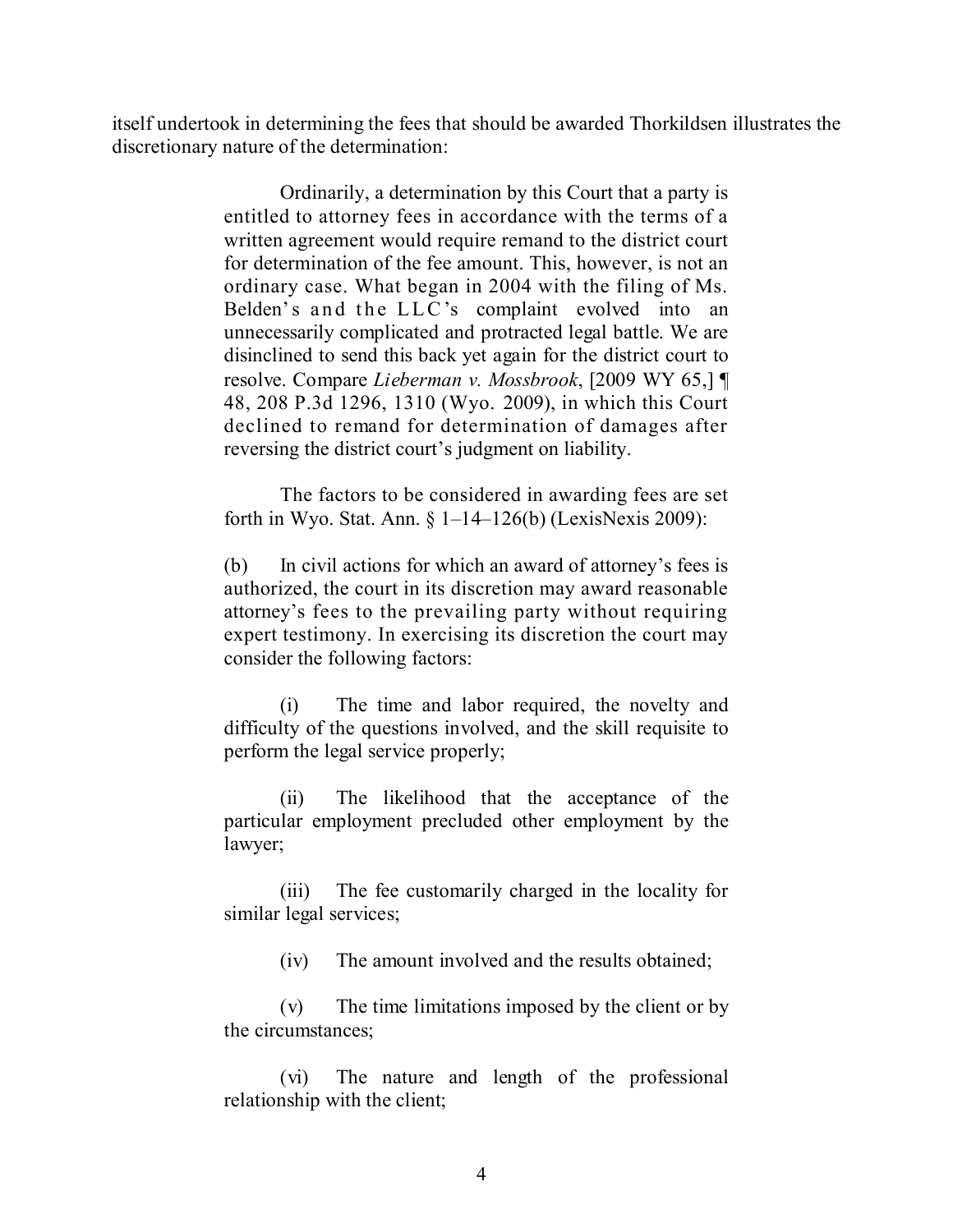(vii) The experience, reputation and ability of the lawyer or lawyers performing the services; and

(viii) Whether the fee is fixed or contingent.

Mr. Thorkildsen's attorney fee request included the affidavit of counsel, which contained six pages itemizing the time he spent in representing his client between May of 2002, when the dispute arose, and June of 2008, when he appeared before this Court. It does not include the time spent preparing for and appearing at the two subsequent district court hearings, one in which the court awarded costs and no fees, and a second in which the district court denied the motion for fees. It also does not include the time counsel spent preparing and appearing for argument in this Court in two subsequent appeals. Although Ms. Belden and the LLC complain the fee is unreasonable because it includes travel time charged at counsel's usual hourly rate for the first two appeals and more time for research and brief writing than their counsel spent on those activities, we conclude any excess is more than balanced out by the time spent on later proceedings that is not included in Mr. Thorkildsen's counsel's billing statement. We also note that Ms. Belden and the LLC supported their claim that the fees were unreasonable not with the affidavit of an uninvolved third party but only with their own attorney's selfserving affidavit. Finally, it is worth repeating that Ms. Belden's and the LLC's attorney sought fees in the amount of \$25,000 even before this matter went to trial or was appealed. By comparison, Mr. Thorkildsen's counsel's request for \$77,470.00 after a trial, three evidentiary hearings and four appeals seems reasonable.

*Thorkildsen II*, ¶¶ 23-25, 247 P.3d at 66.

[¶12] Plainly, this Court's analysis was not a mere mathematical calculation based on the billing figures contained in the affidavits of Thorkildsen's attorney. We reviewed the fee request and decided the amount to award based not on a mathematical calculation but rather on the basis of what was reasonable and equitable under the circumstances of this case. We therefore cannot agree with Thorkildsen that the attorney fees award was a liquidated claim.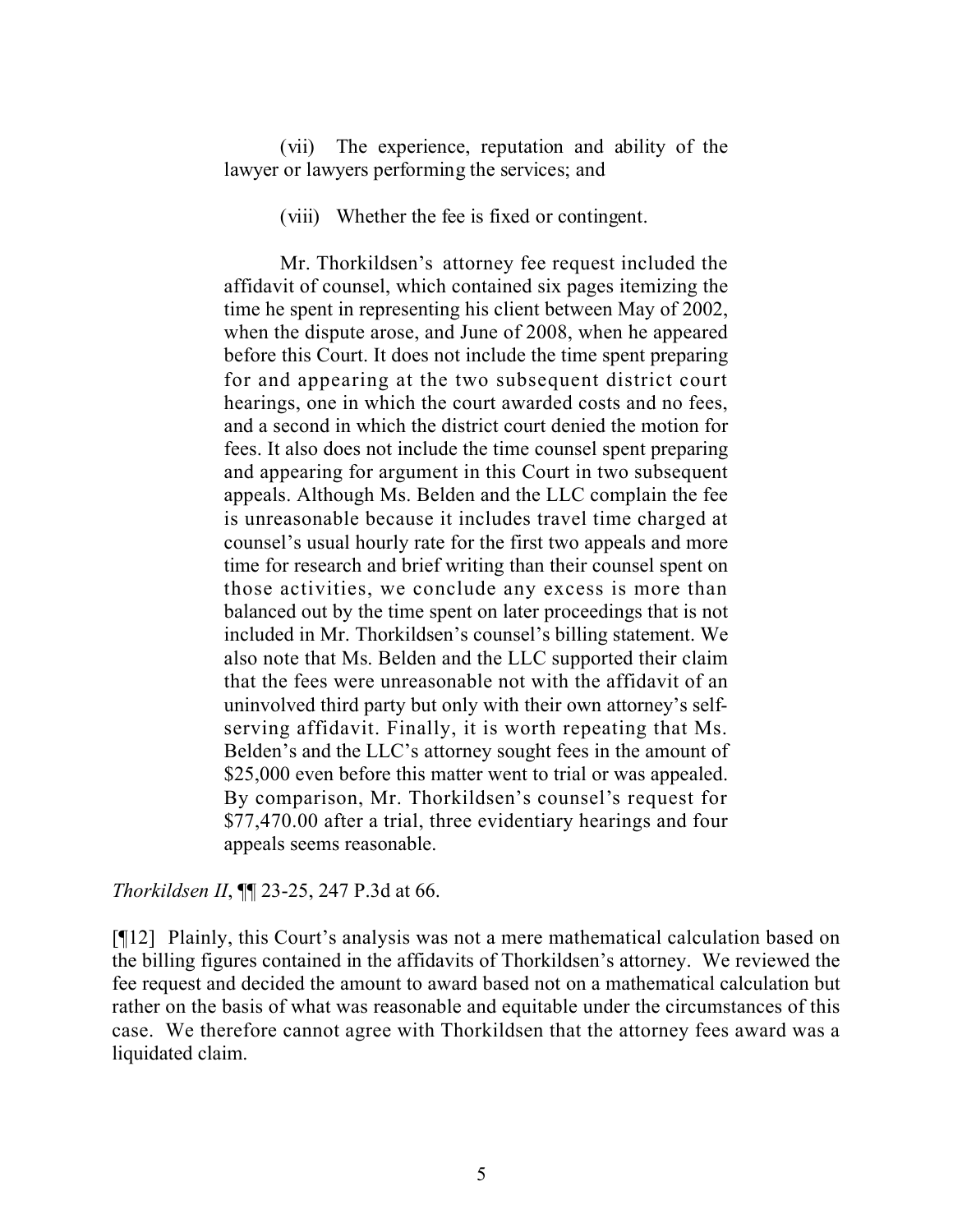[¶13] Our decision in *Stewart Title* does not change our analysis or this result. *Stewart Title* was decided under a provision of the Insurance Code that specifically provided that in an action against an insurance company, a court may award "a reasonable sum as an attorney's fee and interest at ten percent (10%) per year." *See Stewart Title*, ¶ 22, 181 P.3d at 102 (quoting Wyo. Stat. Ann. § 26-15-124(c)). In that case, we first considered whether the statute authorized an award of prejudgment or post-judgment interest on an attorney fees award. *Id.* We concluded that because post-judgment interest was already provided for statutorily, the Insurance Code meant to provide for prejudgment interest. *Id*. We then turned to the question whether the prejudgment interest applied to attorney fees awards. This Court concluded that in light of the statutory purpose of encouraging claims settlement and discouraging the unreasonable rejection of claims, the prejudgment interest did apply to awards of attorney fees. *Id.*, ¶¶ 24, 26-28, 181 P.3d at 103-04. From there, the only remaining question was whether the district court abused its discretion in awarding prejudgment interest under the particular circumstances of that case. We concluded it did not. *Id.*, ¶ 28, 181 P.3d at 104.

[¶14] Since this case does not arise under the Insurance Code or any other statute authorizing prejudgment interest on an attorney fees award, the *Stewart Title* analysis and policy considerations do not apply here.

## **Sanctions**

[¶15] Belden argues there was no reasonable cause for Thorkildsen's appeal in this matter and has requested that this Court thus enter an order of sanctions against Thorkildsen pursuant to Rule 10.05 of the Wyoming Rules of Appellate Procedure. With regard to sanctions, we have said:

> "Generally, this Court is reluctant to impose sanctions, but we will make such an award in those rare circumstances where an appellate brief lacks cogent argument, is devoid of pertinent authority to support the claims of error, and/or fails to make adequate references to the record."

*Veile v. Bryant*, 2005 WY 150, ¶ 11, 123 P.3d 562, 565 (Wyo. 2005) (quoting *Gray v. Stratton Real Estate*, 2001 WY 125, ¶ 11, 36 P.3d 1127, 1129-30 (Wyo. 2001)).

[¶16] We felt we had made it clear in our fourth decision in this case that it was time for this litigation to end, and we thus understand Belden's frustration with this additional and perhaps inadvisable appeal. Nonetheless, we do not find Thorkildsen's appeal to be so utterly without basis as to be one of those rare cases where sanctions are warranted, and we therefore deny Belden's request for sanctions.